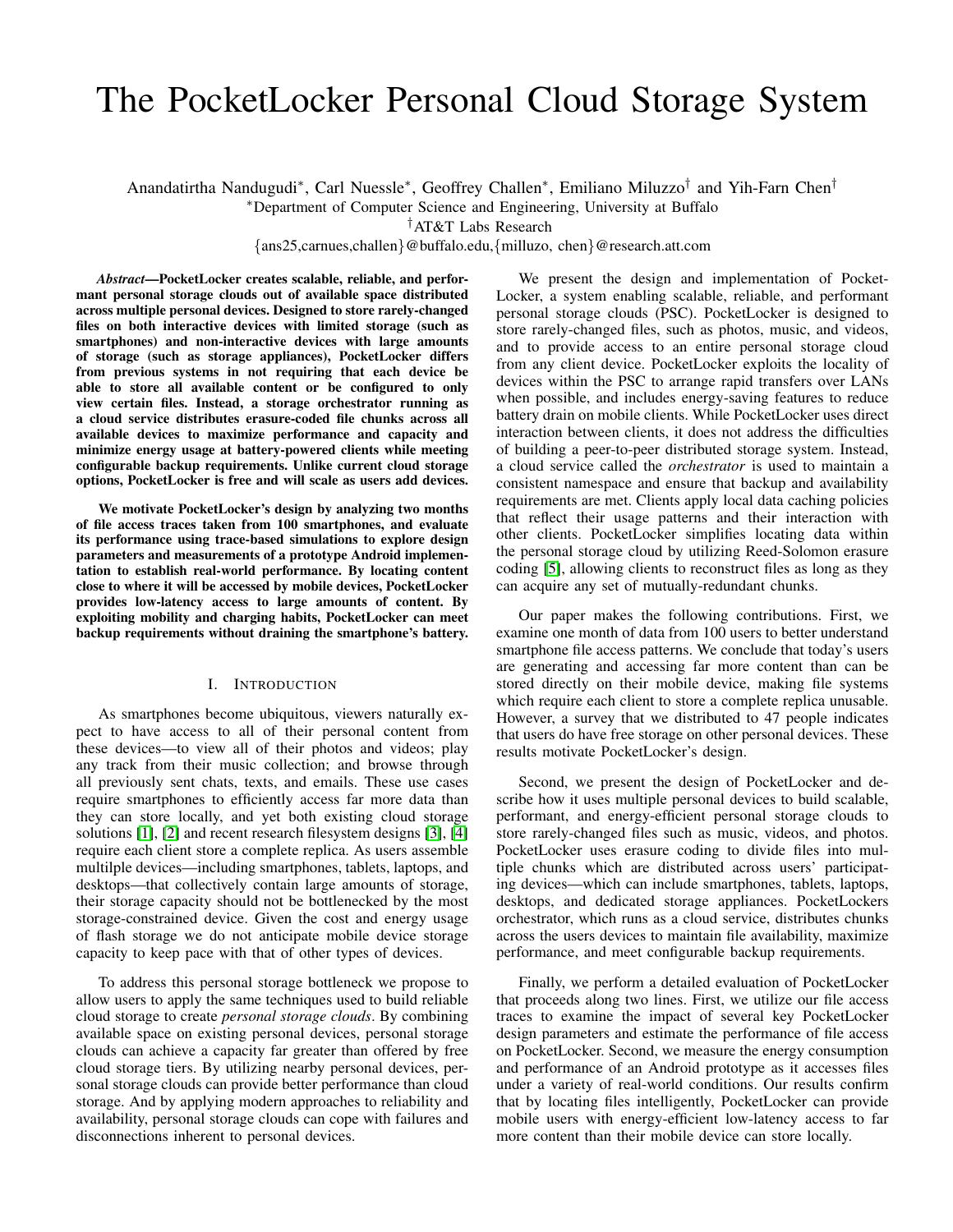<span id="page-1-1"></span>

Fig. 1: File Sizes. Per-user distributions are shown for all media files accessed by users during the experiment. Most files are between 10 KB and 1 MB, but some are up to 100 MB.

Our paper is structured as follows. Section [II](#page-1-0) presents several results that motivate and inform PocketLocker's design, which we present in detail in Section [III.](#page-2-0) Section [IV](#page-6-0) describes the implementation of our current PocketLocker prototype for Android smartphones, which we evaluate in Section [V.](#page-6-1) Section [VI](#page-8-0) compares PocketLocker to similar systems before Section [VII](#page-9-5) discusses future work and concludes the paper.

## II. MOTIVATION

<span id="page-1-0"></span>To better understand storage usage on smartphones and the potential to expand capacity by creating personal storage clouds, we performed several measurement studies. We were interested in answering the following questions: How much storage do users have on their smartphones? How frequently are media files created, modified, and accessed? And how is available storage distributed across multiple personal devices?

#### *A. Rate of Smartphone Storage Decline*

To determine how rapidly users create content on their mobile devices, we ran an IRB-approved experiment on PHONE-LAB, a public smartphone testbed located at the University at Buffalo [\[6\]](#page-9-6). 288 students, faculty, and staff carry instrumented Android Samsung Galaxy Nexus smartphones and received subsidized service in return for participation in experiments. PHONELAB provides access to a representative group of smartphone users balanced between genders and drawn from a wide variety of age brackets, making our results representative of the broader smartphone user community.

We distributed a simple experiment that periodically logged the storage available on each smartphone which 105 PHONE-LAB users joined for eight months, beginning shortly after PHONELAB users received new smartphones in August, 2013. Our log messages show users available storage declining by roughly 30 MB per day, approximately the size of 30 photos or a half-dozen music files. Aggregate capacity reflects both the rate at which users are creating content, but also the rate at which they may be moving content such as music on to their device. However, if this rate of decline continues it will only take the average PHONELAB participant three years to

<span id="page-1-2"></span>

Fig. 2: Media files are rarely modified. Most file operations are accesses.

generate more content than they can fit onto their Samsung Galaxy Nexus [\[7\]](#page-9-7) with its 32 GB of Flash. And this estimate shows users coping with the existing storage limitations of their personal devices. We expect that many already have far more photos, music, and video than will fit onto their mobile device.

## *B. Media Access Patterns*

To obtain a more detailed picture of file access patterns for the media files that we expect users to want to access on many devices we distributed a second IRB-approved experiment on PHONELAB to collect more detailed file access patterns. By instrumenting the bionic C library used by Android applications, we were able to log every file open performed on all participating devices. We also logged the file size each time a file was opened. Our changes were distributed as a platform over-the-air update which PHONELAB participants downloaded in November, 2013. Participants indicated consent through a separate app. We collected one month of data from December, 2013, from 100 users.

We filtered the dataset by extension to only include media files which still left 1,780,617 opens of 147,756 distinct files by 100 users during the month. Figure [1](#page-1-1) shows CDFs of the total number and size of the files opened by each PHONELAB user during one month, showing that smartphone users access a large amount of media from their mobile devices.

We marked 151,904 media files as created if they were empty when opened, and only 11,612 files as modified by comparing their sizes reported by successive open calls. This limited us to files that were opened multiple times during the trace, but we were still able to determine modifications for 89% of the file accesses we observed. Figure [2](#page-1-2) shows modifications rates for photos, video, and audio files, demonstrating that these files are rarely modified on mobile devices. PocketLocker incorporates this assumption into its design.

## *C. Available Storage Distribution*

Finally, to investigate the potential to utilize other nearby personal devices as part of a personal storage cloud, we distributed an IRB-approved survey to undergraduates at our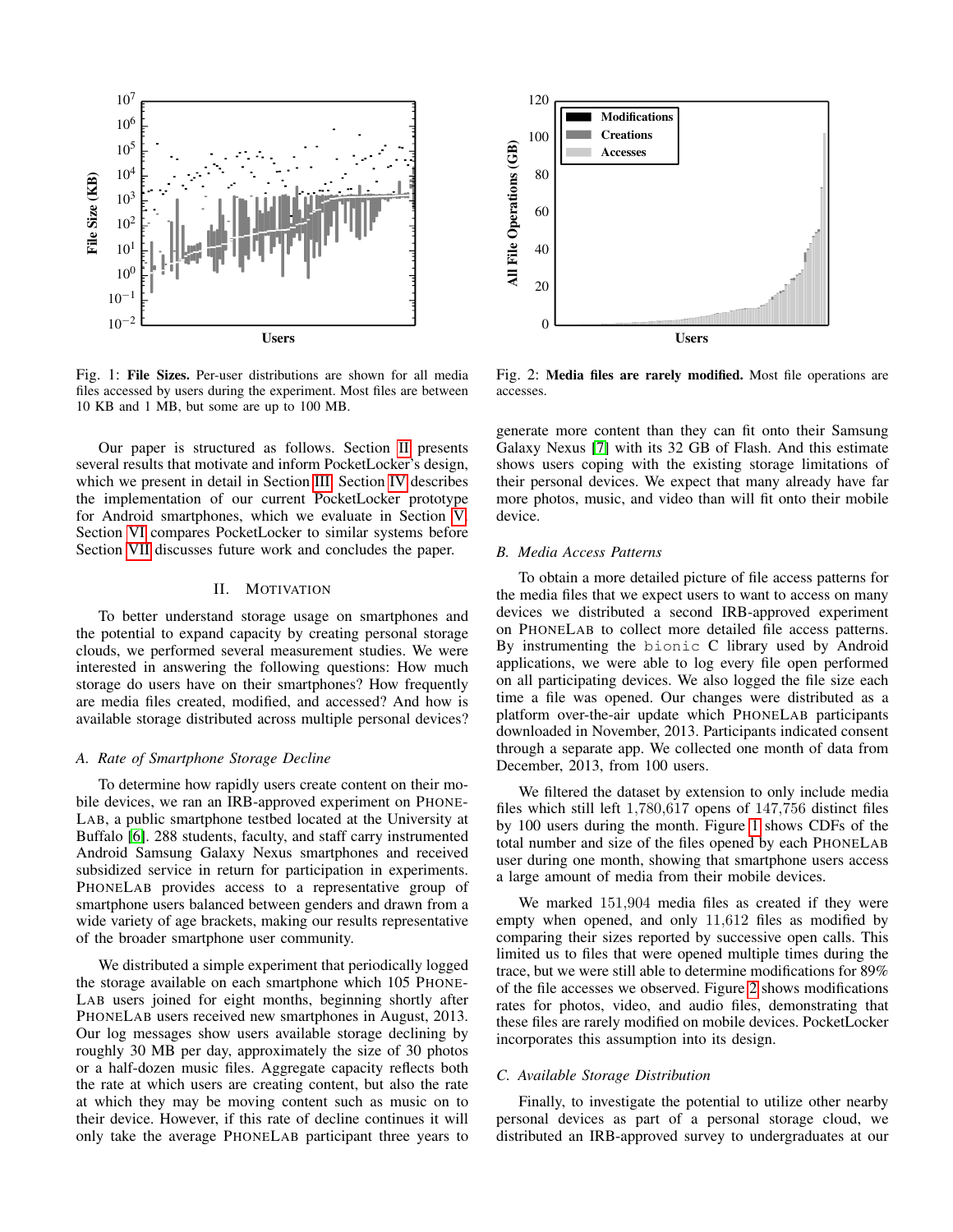<span id="page-2-1"></span>

| Location | Min $(GB)$ | Mean $(GB)$ | Max(GB) |
|----------|------------|-------------|---------|
| Home     |            | 308         | 3000    |
| Work     |            | 97          | 600     |
| Mobile   | 0.5        | 10          | 42      |
| Total    | 15         | 415         | 3806    |

TABLE I: Storage space available at different locations. Results from a survey of 47 people. Users have an order-of-magnitude less space available on mobile devices compared with their other personal devices.

university. For each device they owned, respondents were asked to indicate how much storage capacity it had available and, for immobile devices, where they used it most: at work or school, or at home. Table [I](#page-2-1) shows results collected from 47 volunteers. Results indicate that users have large storage capacity from other devices, such as laptops and desktops, available to them at multiple locations, while the free storage available on their smartphones was one order-of-magnitude smaller. By utilizing storage on other personal devices, PocketLocker can address the mobile storage bottleneck.

## III. DESIGN

<span id="page-2-0"></span>A PocketLocker personal storage cloud (PSC) consists of a set of clients—including smartphones, tablets, laptops, desktops, and dedicated storage appliances—and a cloud service called the *orchestrator*. Like most filesystems, PocketLocker uses a namespace to map paths to a set of  $n$  uniquely-identified *chunks* containing file data. Because chunks are the output of erasure coding, the number of distinct chunks required for reconstruction k is less than n, and k is stored in the namespace for each path.

PocketLocker by design relies on consumer-grade network devices for storage. The dispersal of file chunks to multiple devices guards against inherent reliability limitations of the individual devices in this storage pool. We expect that the number of such devices users posses to increase with time, further increasing reliability.

The orchestrator maintains the authoritative namespace by using a monotonically-increasing counter to version all namespace modifications, including opens, renames, updates, and deletes. It also fixes the location of certain chunks to meet backup requirements and coordinates transfers between firewalled clients during open. While the orchestrator must track the location of some chunks to meet backup requirements, it does not maintain the location of all chunks. The orchestrator only requires a small amount of storage to facilitate transfers between firewalled PSC clients.

Clients contribute storage to the PSC which PocketLocker divides into a *file cache*, used to store reconstructed files, and a *chunk store*, used to store chunks. By applying updates from the orchestrator clients maintain a local cache of the namespace to perform path lookups. Clients also track what chunks for each path they have in their local chunk store. PocketLocker users configure several attributes when attaching clients:

- 1) Capacity. The storage a client contributes to the PSC
- 2) Backup. Whether the client should be used to meet PSC backup requirements. If so, it's failure may lead to data loss. PocketLocker uses this attribute when determining where to backup chunks.

<span id="page-2-2"></span>

(a) Open. The figure illustrates a case where the request is satisfied by locating  $k = 3$  chunks: one in the client's local chunk store, and two on PSC devices on the WAN.



(b) Creation. This illustrates (1) path registration, performed immediately by a battery-powered client; and (2) erasure coding and chunk registration, performed later by a wall-powered client.

Fig. 3: Illustrates the File Open and File Creation operations in PocketLocker

- 3) Availability. Whether files stored on the PSC can be unavailable when the client is unreachable. PocketLocker uses this attribute when determining where to store chunks so that files remain available.
- 4) Interactivity. Whether files are created or accessed on this client. PocketLocker uses this attribute when reclaiming storage.
- 5) Power. Whether the client is battery- or wall-powered. PocketLocker uses this attribute when acquiring chunks during open.

PocketLocker provides example sets of configuration options for common types of devices. A NAS appliance would be used for backup and availability and would be non-interactive and wall-powered. A laptop would be used for backup but not availability, and would be interactive and battery-powered. A smartphone would not be used for backup or availability, but would be interactive and battery-powered. A desktop would be used for backup, would be interactive and wall-powered, and may possibly be used for availability depending on whether it was regularly shut off and whether the user wished to access their PSC when it was.

The PocketLocker system attempts to minimize its usage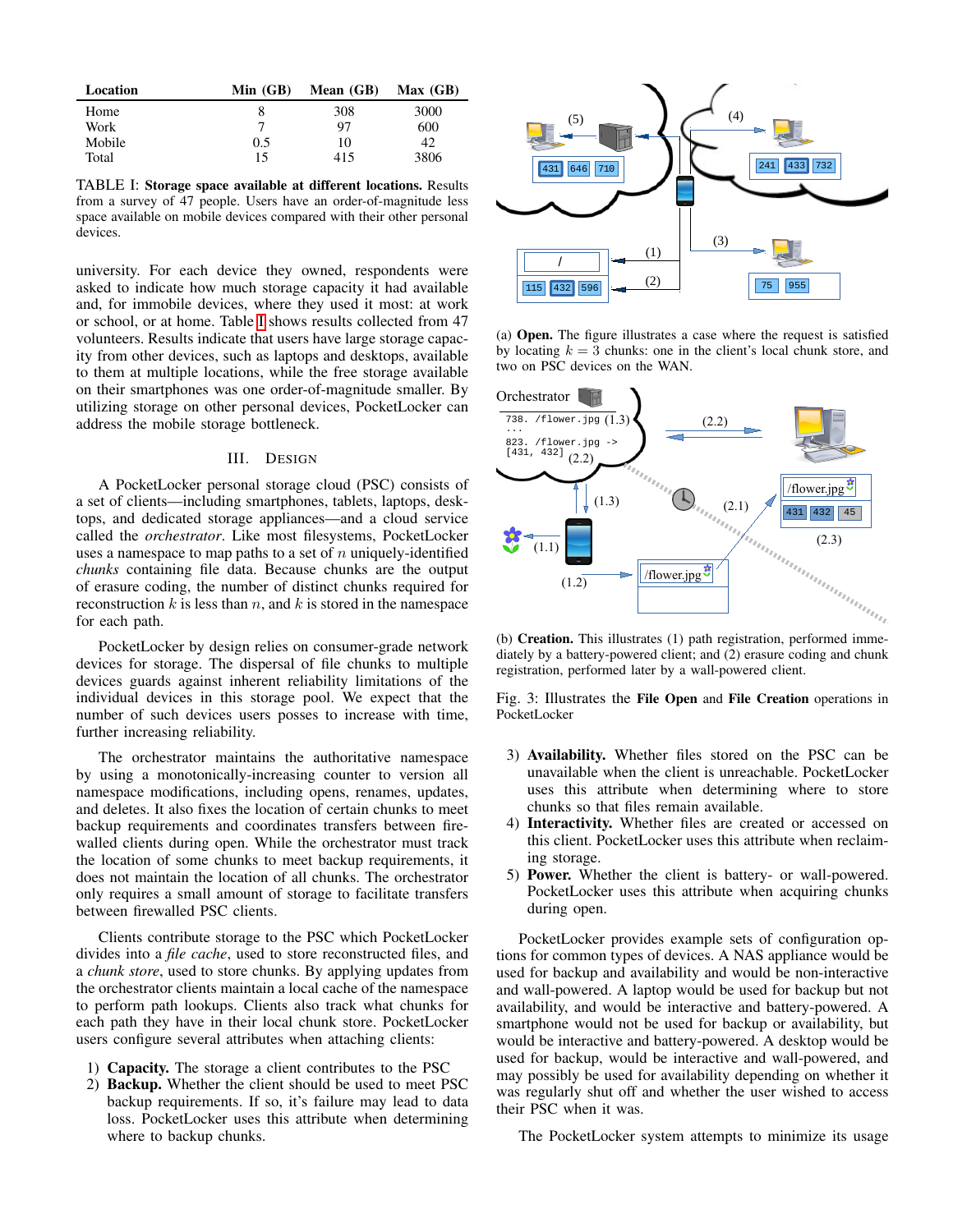<span id="page-3-4"></span>

Fig. 4: Backup. A file is received and chunked by a powered device. Under the direction of the Orchestrator, pinned chunks are distributed to different devices.

of the 3G network, as the financial and energy costs of such traffic remain significant. Transferring 3-4 1-MB pictures and one 3-MB video daily can consume 10 percent of a typical 2-GB data plan at an amortized monthly cost of \$4. [\[8\]](#page-9-8), [\[9\]](#page-9-9) To minimize this impact, files are cached locally and on the LAN, and file uploads are delayed if necessary to take place via WiFi.

# *A. Creating, Modifying, and Deleting Files*

To reduce energy usage on battery-powered clients, PocketLocker separates creation into two steps which can be performed on different clients: (1) path registration, a lightweight operation; and (2) erasure coding and chunk registration, a heavyweight operation. Figure [3b](#page-2-2) illustrates the process. When a file is created the creator moves the file into its file cache (1.1) and immediately registers the path with the orchestrator (1.2), which immediately publishes it to other clients to avoid path collisions (1.3). During the second part of creation, once the file is erasure coded  $(2.1)$  *n* new chunks will be created and registered with the in setting up our experiments and providing information about the testbed. orchestrator, which assign them unique IDs and associates the set of IDs with the path (2.2). The client then moves the chunks into its chunk store (2.3). Battery-power clients will wait to transfer the file for a period of time configured as part of the backup process, described later in Section [III-D.](#page-4-0)

Modifications to existing PocketLocker files create a new version of a file. They require an additional round of erasure coding and distribution of new chunks. Because updating files is a heavyweight operation, PocketLocker is designed for files that are rarely or never changed, such as the media files in our traces. Renames simply alter the path associated with existing chunks, and deletes removes the path from the namespace.

Both updates and deletions invalidate chunks which clients add to a reclamation list, but chunks are not removed until storage is needed. Because clients do not coordinate chunk removal with the orchestrator, PocketLocker provides no guarantees about the existence of old version or deleted files. However, because the reclamation list is processed in FIFO order, modifications are generally removed first. Providing stronger semantics would require more client-orchestrator coordination which we have chosen to avoid.

# *B. Opening Files*

To open a file, the opener first verifies that the path is valid. If the file is already in the file cache, the open completes immediately. Otherwise, the client maps the path to the  $n$ chunk IDs and locates  $k$  as follows:

- <span id="page-3-0"></span>1) Local chunk store. If the opener has  $k$  chunks of the file in its chunk store it reconstructs the file and adds it to its file cache.
- <span id="page-3-3"></span>2) LAN transfer. If the opener is on a LAN with other PSC clients it will broadcast a *chunk request* identifying the path and chunks it needs to its LAN PSC neighbors which will each report which requested chunks they store. PocketLocker clients discover neighbors using a simple UDP broadcast. Based on the replies the opener will acquire any needed chunks and add them to its chunk store. If it has  $k$  chunks, then the open continues as in Step [1.](#page-3-0) As an optimization, if an opener requests  $k$  chunks for a path and a PSC neighbor has the reconstructed file in its file cache, it will offer to transfer the file instead of chunks. This optimization is also applied in Steps [3](#page-3-1) and [4.](#page-3-2)
- <span id="page-3-1"></span>3) WAN transfer. If the opener has not acquired  $k$  chunks after Step [2,](#page-3-3) it forwards the remaining request to other reachable PSC clients and processes replies as in Step [2.](#page-3-3)
- <span id="page-3-2"></span>4) Orchestrated transfer. If at the end of Step [3](#page-3-1) the opener still does not have  $k$  chunks, it forwards the remaining request to the orchestrator. At this point the orchestrator may be able to facilitate transfers with clients not publicly reachable in Step [3,](#page-3-1) or the open may fail.

Figure [3a](#page-2-2) highlights the above process. The client needs chunks 431-433 to reconstruct a file. The client first checks its local cache (1) and is unable to locate the file. It is, however, able to locate chunk 432 in its own chunk store (2). A search of LAN devices does not turn up any of the desired chunks (3), but the client finds chunk 433 on a WAN device (4). Finally, the Orchestrator is able to locate the last chunk, 431, on another WAN device  $(5)$ .

PocketLocker reduces energy consumption at batterypowered clients in two ways. First, it allows them to delegate opens to a wall-powered client which receives a delegated chunk request and then proceeds as in Step [2:](#page-3-3) issuing any additional chunk requests on the battery-powered client's behalf and transferring all chunks to the opener when the open completes. Second, all clients will prefer to transfer chunks from wall-powered clients in Steps [2](#page-3-3) and [3.](#page-3-1)

Depending on where required chunks are located, opening a file can take a variable amount of time. We allow apps to request a notification if an open may require more than a configurable amount of time, allowing them to notify the user or move themselves temporarily into the background until the required transfers complete.

Finally, PSC clients can request files as soon as they receive the path creation notification, meaning that this can occur before the file has been erasure coded and the chunks registered. In this case the open request only specifies the path, and clients reply if they have the file in their file cache. Normally the file creator will be the only PSC client with the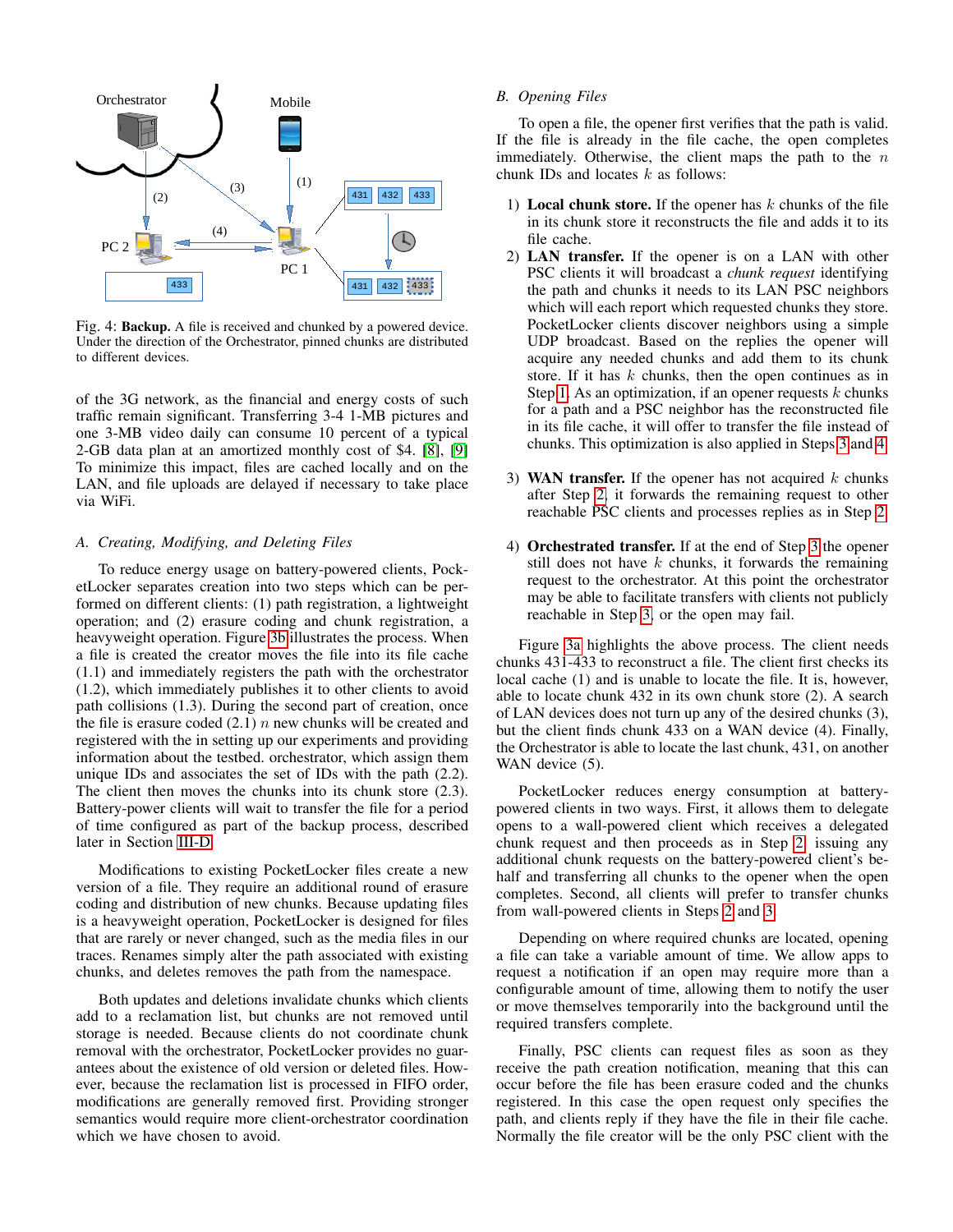<span id="page-4-1"></span>

| <b>Device Type</b> | Encoding<br>(KB/s) | Rate | Decoding<br>(KB/s) | Rate |
|--------------------|--------------------|------|--------------------|------|
| GalaxyNexus        | 60                 |      | 112                |      |
| Galaxy S3          | 119                |      | 312                |      |
| Galaxy S4          | 130                |      | 188                |      |
| <b>NexusTablet</b> | 140                |      | 305                |      |

TABLE II: Erasure coding micro-benchmarks: Encoding and decoding rates measured from 4 device types

file and required to transfer it to the opener. If the opener is wall-powered, it then performs the erasure coding and creation continues as described previously. We expect that in most cases when files are requested before they have been erasure coded the user has moved the creator onto the same LAN with the opener—such as when a user opens a smartphone photo on their laptop. If so, the time and energy required to transfer the file to the opener should be minimal.

# *C. Performance*

One key question we need to ask is whether the current mobile devices can handle the computation demands of encryption and encoding required in PocketLocker. Erasure coding, which is used by our system, achieves storage efficiency and redundancy at a cost of read performance. [\[10\]](#page-9-10) Table [II](#page-4-1) compares the decoding and encoding times on the latest Nexus Tablet to the older generation devices. It is clear that recent advances on smartphones and tablets have significantly improved encoding and decoding rates of erasure coding, making it a practical technology for use in our PocketLocker design.

PocketLocker attempts to use all available client storage to enable reliability, availability, and performance by intelligently locating chunks within the PSC. PocketLocker reduces the latency of file accesses in two ways. First, because many file accesses occur soon after the file is created, PSC clients opportunistically acquire  $k$  chunks of newly created files after receiving creation notifications from the orchestrator. On wall-powered clients this is done immediately; batterypowered clients wait until their next charging session. To evenly distribute chunks between clients to help meet later backup requirements, these chunk requests identify the path but not the chunk IDs, allowing the client receiving the request to provide distinct subsets of  $k$  chunks of the  $n$  available to different clients. Initial chunk requests also disable the optimization described previously to prevent the creator from transferring the reconstructed file rather than file chunks.

Second, PSC clients track local file access patterns to intelligently manage their local chunk store when reclaiming space. When under storage pressure, after emptying their reclamation list, clients can either (1) remove reconstructed files from their file cache or (2) remove chunks from their chunk store. Because erasure decoding is more efficient than encoding, clients first remove files in their cache.

At this point removing either files or chunks allows the client to make latency tradeoffs between different files. For example, keeping one chunk of many files reduces the access latency of all but provides low-latency access to none<sup>[1](#page-4-2)</sup>; at the

other extreme, keeping complete files—either in the file store or as k chunks—provides low-latency access to a smaller set of files but higher latency for the rest. Because file chunk size varies, removing one chunk of a large file can create more space than several chunks of smaller files, but removing chunks of more files increases the probability that a chunk will be required during open. We compare several algorithms for reclaiming storage in Section [V-A](#page-6-2) evaluating their performance on our traces.

Interactive and non-interactive clients reclaim storage differently. Interactive clients keep statistics on their own chunk access patterns and utilize them during reclamation, but do not track chunks transferred to other devices in response to chunk requests. Because non-interactive clients do not access files locally, they only keep statistics on chunks accessed to respond to chunk requests. As a result, interactive clients optimize for their own behavior, while non-interactive clients optimize for the clients they interact with.

# <span id="page-4-0"></span>*D. Backup and Availability*

The orchestrator ensures backup and availability requirements by *pinning* chunks at clients so that  $k$  chunks will always be available—as long as the clients configured as available are reachable—and survive client failures. Pinning prevents clients from removing chunks during reclamation. PocketLocker allows users to configure their PSC to not lose any files older than a certain time interval (the backup window) if up to a certain number of clients fail (the backup threshold).

Figure [4](#page-3-4) illustrates common steps in the backup process. A powered device receives and chunks a file created by a mobile device (3.1). All chunks are initially pinned by default. Next, the Orchestrator orders PC 2 to request chunk 433 from PC 1 (3.2), and PC 1 to unpin chunk 433 after the chunk has been copied to PC 2 (3.3). Next, PC 1 fetches and pins chunk 433 from PC 2, and PC 1 unpins chunk 433 (3.4).

Backup and availability requirements can reduce the usable size of the PSC depending on the distribution of storage contributed by clients and how they are configured. A single small client can limit the size of the entire PSC if its storage must be used for backup. Or, a single large client may find its storage underutilized if it is not marked as available. PocketLocker estimates the capacity of the PSC at configuration time as the lesser of (1) the sum of all the capacity contributed by clients marked as available and (2) the sum of the storage contributed by the smallest backup clients required to meet the backup threshold. The tradeoff between client attributes and PSC capacity is presented to the users when they configure clients and choose backup thresholds. Remaining PSC space is not unused: PocketLocker uses it to improve performance by caching chunks and reconstructed files, and to allow users to recover deleted files and old file versions.

When the orchestrator is unable to meet the backup or availability requirements the PSC is full and new files cannot be created. The user is warned when the PSC is nearing capacity and requested to add storage or remove files. To allow file access, interactive clients reserve a portion of their storage for the file cache; to allow chunk transfers, all clients reserve a portion of their chunk store for unpinned chunks.

<span id="page-4-2"></span><sup>&</sup>lt;sup>1</sup>Note that wall-powered PocketLocker clients can also repeat the erasure coding process to reconstruct missing chunks for files in their file store, but do to the overhead of erasure coding battery-powered clients will not.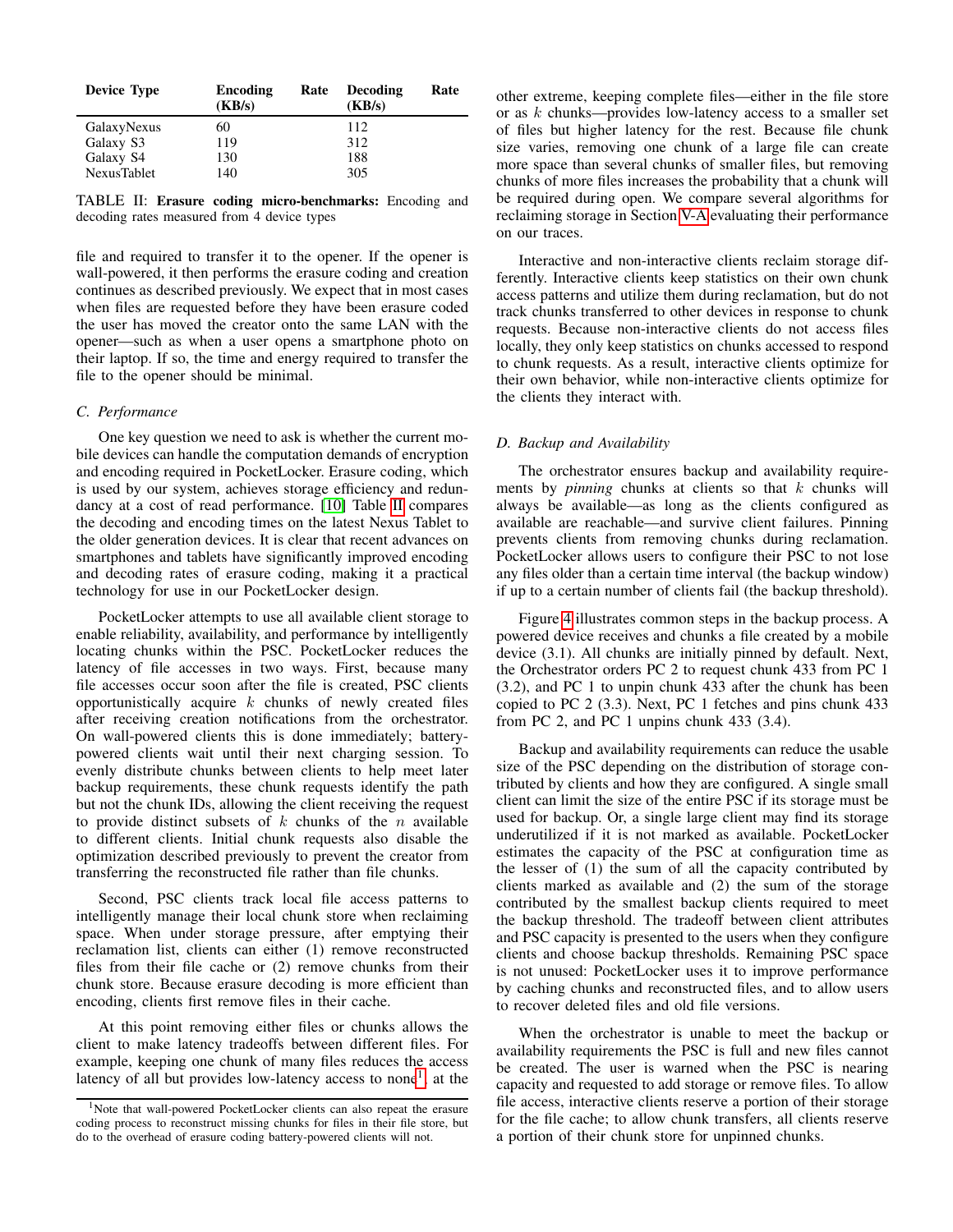The backup window allows PocketLocker to reduce energy usage on battery-powered clients by not forcing them to immediately transfer created files to other PSC clients or receive pinned chunks required for backup. When new files are created on battery-powered client, the client begins attempting to offload the file to a wall-powered client, which will perform the second part of the file creation process, including erasure coding and distributing chunks to other clients. Our current algorithm waits a configurable portion of the backup window for the device to be plugged in, and if that time window expires it transfers the file as soon as it reaches an energyefficient network such as a wired or Wifi connection. When the backup window is about to expire, any available connection including mobile data networks—is used as a last resort. Users are warned that short backup windows will produce high energy consumption when configuring their backup window.

Users can report client failures to PocketLocker manually or configure PocketLocker to consider a backup client as failed if the orchestrator cannot reach it for a period of time. Once a new client has been attached to the PSC after a failure, the orchestrator will immediately rerun the pinning algorithm described in Section [III-F](#page-5-0) which will cause the new client to request chunks needed to meet the backup requirement. In certain cases erasure coding may need to be repeated for some files to recover the full set of  $n$  chunks, but this can proceed using any  $k$  chunks that are available.

## *E. Erasure Coding Parameters*

The erasure coding parameters affect the design of the PocketLocker PSC in two ways. First, if  $n$  is smaller than the number of backup clients then the orchestrator may need to move a chunk from one client to another to rebalance storage usage while meeting backup requirements. Since this is undesirable, we choose  $n$  to be equal to the number of devices initially configured for backup.

Second,  $k$  determines both the chunk size—which is equal to the file size divided by  $k$ —and the overhead of erasure decoding, which increases with  $k$ . Using larger values of  $k$  and creating larger numbers of smaller chunks allows more even storage distribution over clients, and allows clients to make finer tradeoffs between storage and access latency by caching between  $1$  and  $k$  chunks of the file in their store. However, due to PocketLocker's focus on battery-powered clients, we set  $k = 2$  to minimize the energy overhead of erasure decoding. A smaller  $k$  value also maximizes the chances of disaster recovery, as fewer chunks need be available from the  $n$  total in order to reconstruct the original file.

#### <span id="page-5-0"></span>*F. Chunk Pinning Algorithm*

Periodically the orchestrator collects a list of chunks stored from all PSC clients and runs a *chunk pinning algorithm* to determines where to pin chunks to meet the user's backup and availability requirements. Our placement algorithm uses a greedy approach that meets the backup requirements and availability requirements in separate passes. If the size of the PSC is constrained by the backup requirement, the availability pass proceeds first in order to avoid reducing capacity on clients needed for backup. If the size of the PSC is constrained by the availability requirement, the order is reversed.

<span id="page-5-1"></span>

Fig. 5: Connectivity During File Accesses. Placing PSC clients on each user's two most frequently-used Wifi networks could absorb a large portion of their file access activity.

In each pass, for each file the orchestrator begins with the client with the most capacity and pins chunks until the requirement is met. The backup pass stripes chunks across backup clients to meet the backup requirement, while the availability pass stacks chunks onto available devices to meet the availability requirement. The algorithm avoids transfers when possible by considering what chunks are already pinned or available in each client's store.

When clients receive a list of pinned chunks from the orchestrator, they retrieve any chunks they are missing using the chunk request process. To ensure that chunks for newlycreated files are not evicted before they can be pinned by the orchestrator, chunks for new files and file updates are initially pinned after creation at all clients. The next time the backup algorithm runs, many of these chunks will be unpinned.

# *G. Offline Operation*

PocketLocker assumes clients are generally connected, but is designed to support periods where clients are disconnected from both the orchestrator and storage lockers. Disconnected clients can access any files in their file store or that they can reconstruct using chunks in their local chunk store. Any changes to the namespace, such as creations, are cached. When the client reconnects, it downloads namespace updates from the orchestrator and identifies any conflicts. Because it is designed to store media files, PocketLocker does not attempt to merge conflicting versions. Instead, it asks users to choose between updates or to rename the file.

# *H. File Metadata*

Finally, to support media files requiring metadata for browsing such as photo thumbnails, PocketLocker allows small metadata files to be associated with files in the PSC. Metadata files are stored in a separate part of each client's storage and retrieved during the initial chunk requests that follow file creation. Unlike chunks, however, metadata files are not reclaimed, since we assume their storage overhead is limited.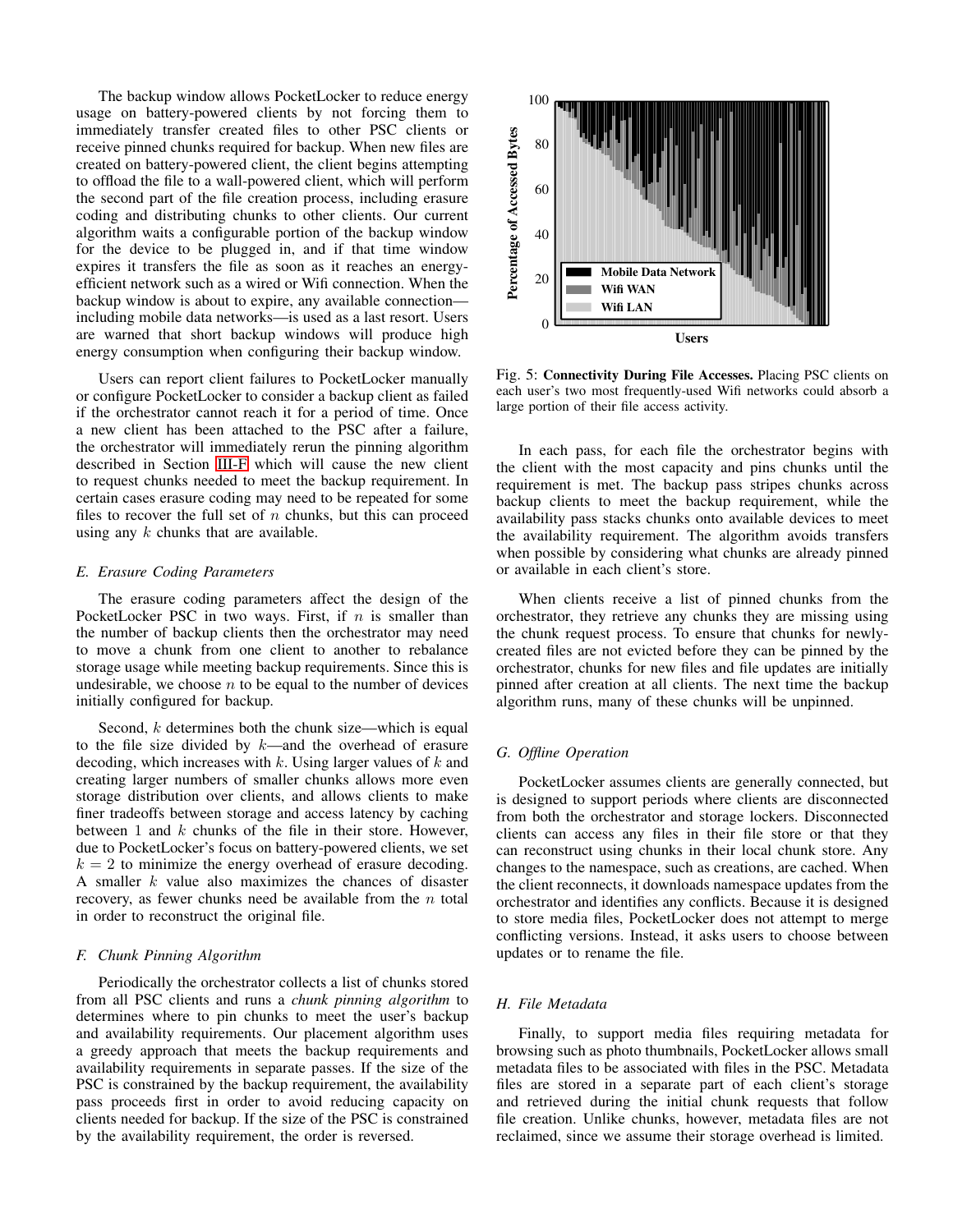<span id="page-6-3"></span>

Fig. 6: Comparison of Reclamation Algorithms.

## IV. IMPLEMENTATION

<span id="page-6-0"></span>We have implemented PocketLocker PSC as an Android background service on both interactive and fixed noninteractive devices. Galaxy Nexus and Nexus 5 smartphones constituted the mobile interactive devices, and Android x86 virtual machines [\[11\]](#page-9-11) running on desktops served as the fixed non-interactive. The PocketLocker service runs in the background and exposes APIs to provide clients access to the files stored in the user's PSC. It also maintains chunk placement in the cache as directed by the orchestrator.

We chose to implement PocketLocker as a user application rather than integrating the service with the file system so that users do not need root privileges to install PocketLocker on their devices and PocketLocker can be distributed via the Android Play Store. [\[12\]](#page-9-12) On both interactive and non-interactive devices, the PocketLocker service maintains the local file and chunk cache according to the placement directions calculated by the orchestrator. On fixed devices, PocketLocker also offers two network services. The discovery service responds to chunk



Fig. 7: Architecture. The figure illustrates the different components in the implementation of PocketLocker.

requests that are issued by interactive devices on the same local network. The HTTP service facilitates the transfer of newly created files and chunks among the user's PSC devices as per the chunk placement scheme.

PocketLocker exposes its APIs both to the orchestrator, to receive local cache maintenance directions, and to local client applications, to provide access to user files. PocketLocker clients interact with the PocketLocker service via the *binder* driver framework in Android. The binder facilitates thread safe inter process communication in Android. The orchestrator was implemented using the Tornado and Flask web frameworks. The orchestrator listens to status updates by the user's PSC devices and tracks and maintains the cache information at each of the devices in the user's PSC using an *SQLite* database. To push information to user's PSC device, the orchestrator uses the Google Cloud Messaging (GCM) framework to communicate information about new file creation and chunk placement with the user's PocketLocker devices.

# V. EVALUATION

<span id="page-6-1"></span>We evaluate PocketLocker in two ways. First, we analyze the file access traces we collected on PHONELAB to determine the impact of parameters important to PocketLocker's design. We also use the traces as inputs to a trace-based simulation to compare approaches to performing client storage reclamation. Second, we perform detailed measurements of our PocketLocker prototype engaging in the types of file accesses described previously. Our results indicate how utilizing nearby clients can improve performance, and also how PocketLocker enables energy-efficient operation on battery-powered clients.

#### <span id="page-6-2"></span>*A. Trace Analysis*

PocketLocker relies on nearby clients to improve performance of file accesses. In the best case, other PSC clients are located on the same LAN. To determine whether nearby clients can assist with file accesses, we performed further analysis of the traces described in Section [II.](#page-1-0)

Because PHONELAB only provides visibility into participant smartphones, we have to infer where users would have other PSC clients nearby. To do so, we simulated the presence of PocketLocker PSC clients on the two Wifi networks that each user spent the most time connected to, which could represent home and work networks. We then divided file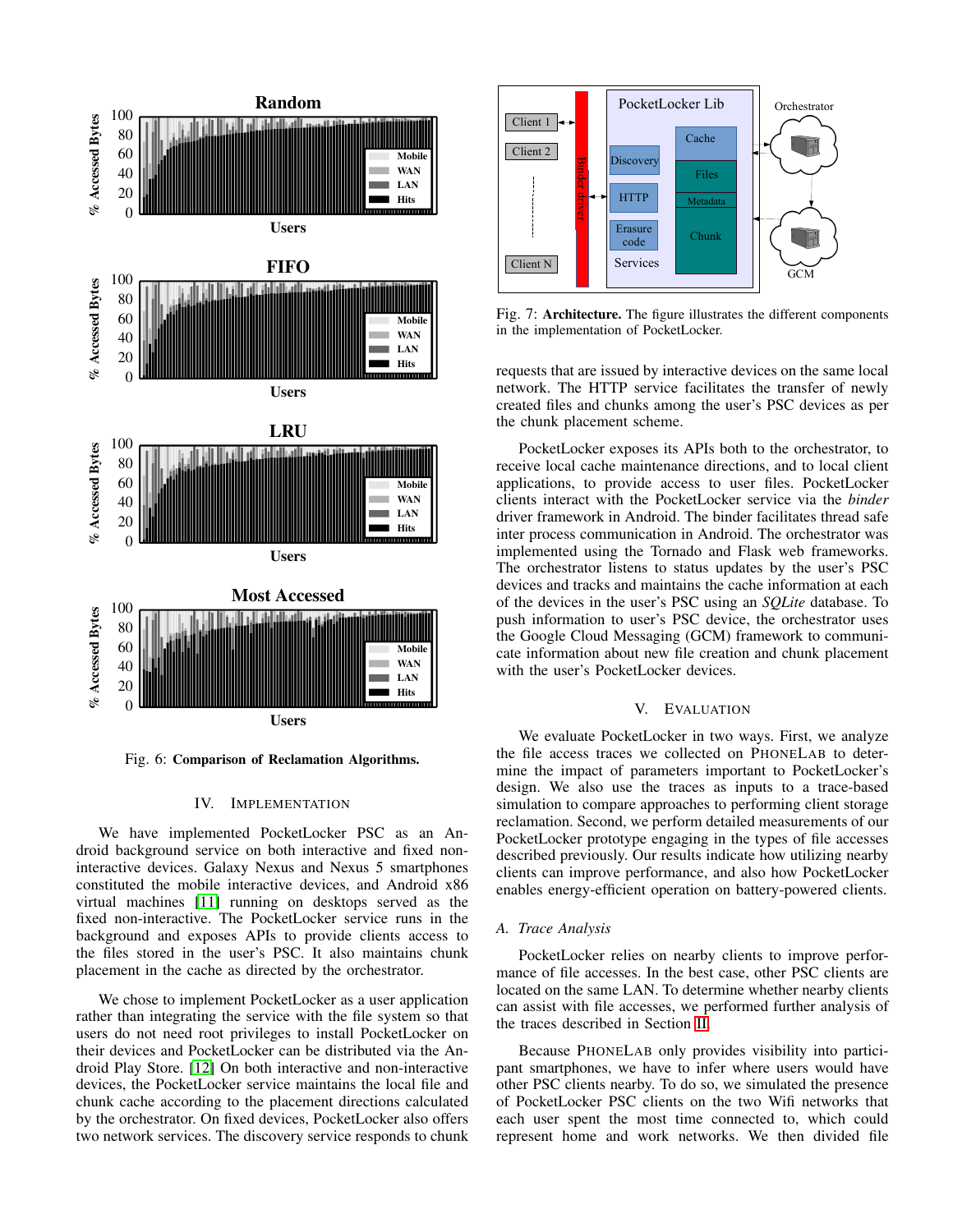<span id="page-7-1"></span>

Fig. 8: Time Until Next Charge After File Creation. Separating the process of creating files into two steps allows PocketLocker to reduce energy consumption by performing transfers during the next charging cycle.

accesses into three categories: (1) ones that occur on the same LAN with a simulated PSC client, (2) those that do not occur on a PSC LAN but still occur while the user is connected to a high-speed and energy-efficient Wifi network, and (3) those that occur when the user is connected to a mobile data network<sup>[2](#page-7-0)</sup>. Figure [5](#page-5-1) shows the results. For around half of the users, even without a local cache half of the file accesses could be served by two clients placed at their most used Wifi networks. Only in the remaining half of accesses, where files are not locatable on another PSC client on the LAN, must a device go outside the network.

We were also interested in how many file creations could be offloaded by delaying transfer until the user plugged their smartphone in to charge. Figure [8](#page-7-1) shows per-user distributions of the of time between file creations and the next charging session. For all users, the median is under 10 hours with worstcase maximums approaching a day. Overall, the results suggest that by delaying the initial file transfer required during creation for a portion of the user's backup window, PocketLocker can enable energy-neutral transfers on battery-powered clients.

Finally, we built a trace-based simulator to experiment with different policies for managing the mobile client chunk store. We configured each PSC client smartphone with 1 GB of storage, considerably less than the amount of file accesses we observed during our one-month experiment, and managed the chunk store using four different algorithms: random eviction, first-in-first-out (FIFO), least-recently-used (LRU), and leastaccessed first (Access). Figure [6](#page-6-3) compares the results. When file accesses missed the chunk store, we classified the access as described previously based on the smartphone's connectivity at that moment. Surprisingly, we did not observe any large performance differences between these algorithms, although they were able to manage the local chunk store to absorb a large number of file accesses. A great deal of inter-user variation is visible, and we are continuing to study how to better adapt PocketLocker's reclamation algorithms to the specifics of each users file access patterns.

<span id="page-7-3"></span>

Fig. 9: PocketLocker energy savings. The figure illustrates the savings in energy when an interactive device downloads one chunk compared to downloading two chunks to access the file.

## *B. Prototype Performance Evaluation*

We evaluated the prototype of the implementation described in Section [IV](#page-6-0) in two ways. First, we measured the time required to access files of various sizes with devices connected to different networks types. Secondly, we measured the energy consumption to access files. In our experiments we chose  $k = 2$  as the number of chunks required for reconstruction. We used Samsung Galaxy S4 and Nexus 5 smartphones as interactive devices, and utilized Android VMs running PocketLocker as fixed nearby devices.

<span id="page-7-2"></span>*1) File access: :* Figure [10](#page-8-1) illustrates the time required to download files of different sizes with clients having to download k chunks to reconstruct the file when connected to different networks. The *On Device* scenario denotes the time required to reconstruct the original file from the chunks that are available locally on the device. This is the best scenario as there are no chunks downloaded from other sources. In *LAN Wifi*, we have a fixed device present on the same LAN as the interactive device. The device downloads both the chunks required to reconstruct the file from the fixed device and is the fastest compared to any other connection type. *WAN Wifi* has fixed devices that are publicly accessible over the Internet to the interactive devices. WAN Wifi is analogous to downloading files from the cloud today. *Arranged Wifi* presents the scenario where the fixed devices are not publicly accessible and data transfers are done via a relay. As seen in Figure [10,](#page-8-1) the time to open a file when the chunks are downloaded on the LAN Wifi are almost 50% faster when compared to WAN Wifi scenario. This result is encouraging, as we envision most chunk transfers happening over LAN Wifi.

*2) Energy Consumption: :* We used the Monsoon power monitor [\[13\]](#page-9-13) to measure the energy consumption for the scenarios described in Section [V-B1.](#page-7-2) Figure [11](#page-9-14) illustrates the average energy consumption over five experiment runs on the interactive device. As expected, data transfers over the cellular network consumes the most amount of energy and the scenarios using the WiFi interface on the interactive device consume significantly lesser energy compared to the scenario where cellular network is used. Figure [9](#page-7-3) compares the energy

<span id="page-7-0"></span> $2$ We found no file accesses that occurred more than five minutes from log messages indicating the presence of a mobile data network, a reflection of the always-connected nature of smartphones.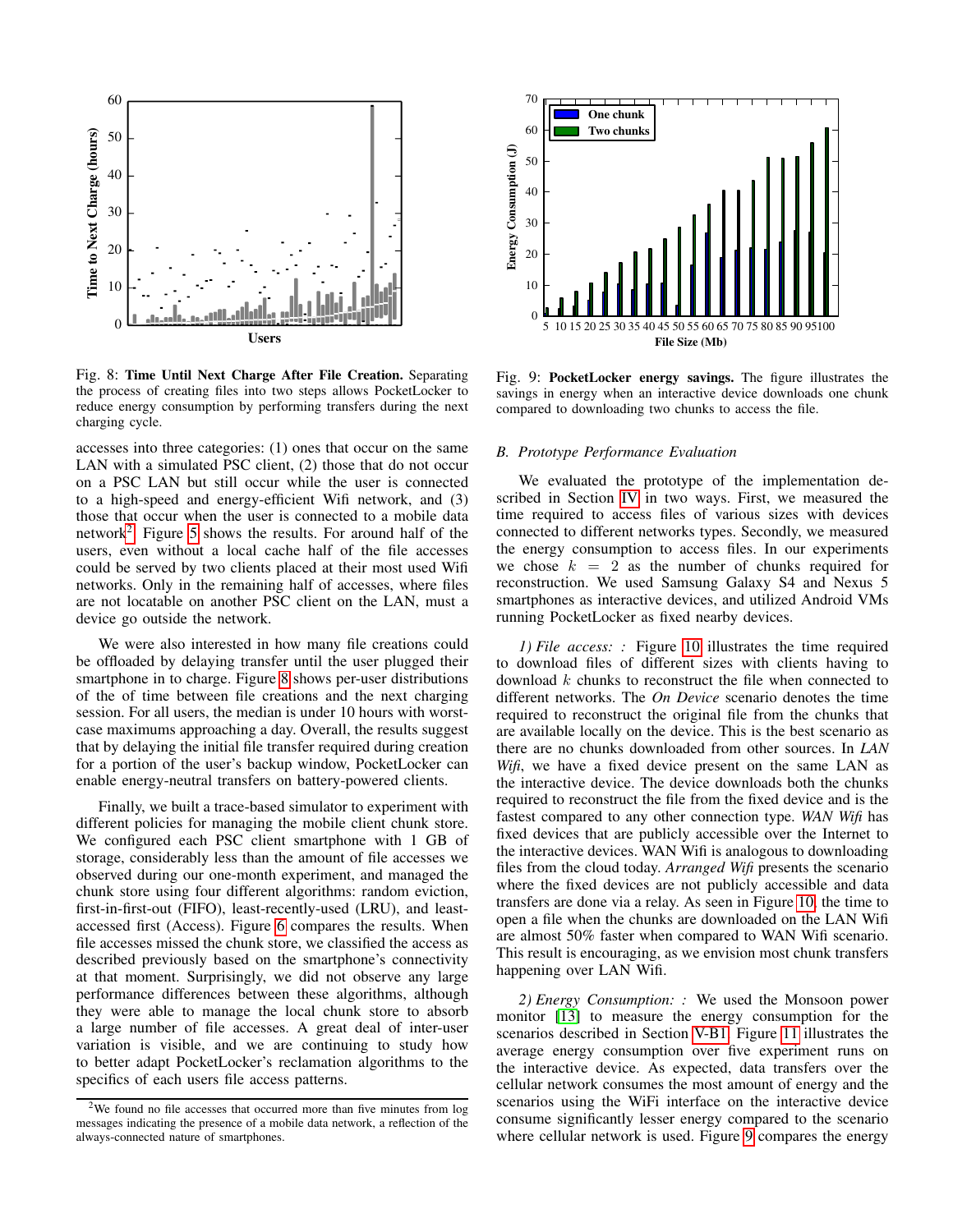<span id="page-8-1"></span>

Fig. 10: PocketLocker file open times. Figure illustrates the time to open files by the interactive device when connected to different networks.

consumption of file access when downloading two chunks with the energy required to access the file by downloading one chunk. The energy consumption when accessing the file by downloading one chunk is less than the consumption to access the file by downloading both chunks. This is a positive result for PocketLocker as it stores only some of the required chunks instead of all chunks under storage pressure.

Energy consumption by smartphones when pushing recently created file chunks to remote storage does not pose a similar issue. The System deliberately dictates that devices wait until plugged in before they commence upload.

# *C. Scalability:*

The orchestrator is the only component in PocketLocker that is centralized and could optionally use cloud infrastructure. Each user typically will have on the order of tens of devices that form her PSC, which can be easily coordinated by a single instance of the orchestrator. Thus, growth of the userbase encounters no limit: each user has an individual PSC supported by an individual instance of an orchestrator.

## VI. RELATED WORK

<span id="page-8-0"></span>Mobile devices, being relatively new, did not contribute to the design of prototype distributed file systems. Early systems such as Coda [\[14\]](#page-9-15) and Ficus [\[15\]](#page-9-16) were concerned with addressing the base problem of file caching and replication. The limitations of mobile devices, particularly constrained storage and energy and intermittent connectivity, were not relevant. Standard network file systems such as NFS [\[16\]](#page-9-17) did not provide direct offline access or redundancy.

By contrast, there are robust commercial solutions such as TimeMachine [\[17\]](#page-9-18) that furnish redundant storage from any device. These cloud solutions are also typically limited in space and use third party storage.

The approach taken by EnsemBlue [\[4\]](#page-9-3) focuses on replicating files among mobile devices. Users can specify file groups that are replicated. Cimbiosys [\[18\]](#page-9-19) narrows this approach, implementing filters such as file type to determine replication policy. Files not matching the filter are not replicated. These approaches limit access to files that can fit on a given user's device. Additionally, since a file will not always be replicated, there is no specific attempt to provide file backup. Since offline edits are allowed, conflicts occur and must be resolved. PRACTI [\[19\]](#page-9-20) focuses on maximizing tradeoffs of the general goals of consistency, replication and independence. This necessarily unfocuses the specific needs of mobile storage.

PocketLocker aims to make all files in the PSC available. Which files are maintained locally are determined by usage patterns and network conditions. Those that are not are still available with a possible delay. The size of the PSC can thus greatly exceed the local storage of a particular device. The chunk distribution system of PocketLocker minimizes the impact of device failure and ensures file redundancy.

The Eyo system [\[20\]](#page-9-21) provides a distributed unified namespace. While file metadata is automatically replicated, replication of file data is left to rules specified by client programs. Thus, files may not be replicated against failure. If a user wants to access a nonlocal file, the system can furnish its current location but does not automatically retrieve it. Editing a file offline can result in a conflict that must be resolved. The system addresses storage pressure by pruning file version history without respect to possible loss of redundancy.

The concept of separating the distribution of file metadata from data underpins another system, Ori [\[3\]](#page-9-2). Accessing remote file data depends on being able to access that device directly. Otherwise, the call fails. Ori permits users to move versioned file histories among devices—permitting offline editing but incurring storage overhead and producing conflicts. File backup focuses on versioning. Whether a file is replicated depends upon whether the user has mounted a remote system. Implementation of deliberate redundancy, in the form of multiple copies on multiple devices, remains a function of user choices.

PocketLocker handles replication of both file metadata and data directly. The system, having a bird's eye view of all storage devices, can ensure that files are always chunked and replicated to disparate devices to guard against failure. Distribution of the chunks is tuned to the differing storage capacities of different devices. Storage reclamation policy follows file history and usage patterns in order to maximize backup potential. The centralized design of PocketLocker also allows it to handle potential remote access issues. If a file or